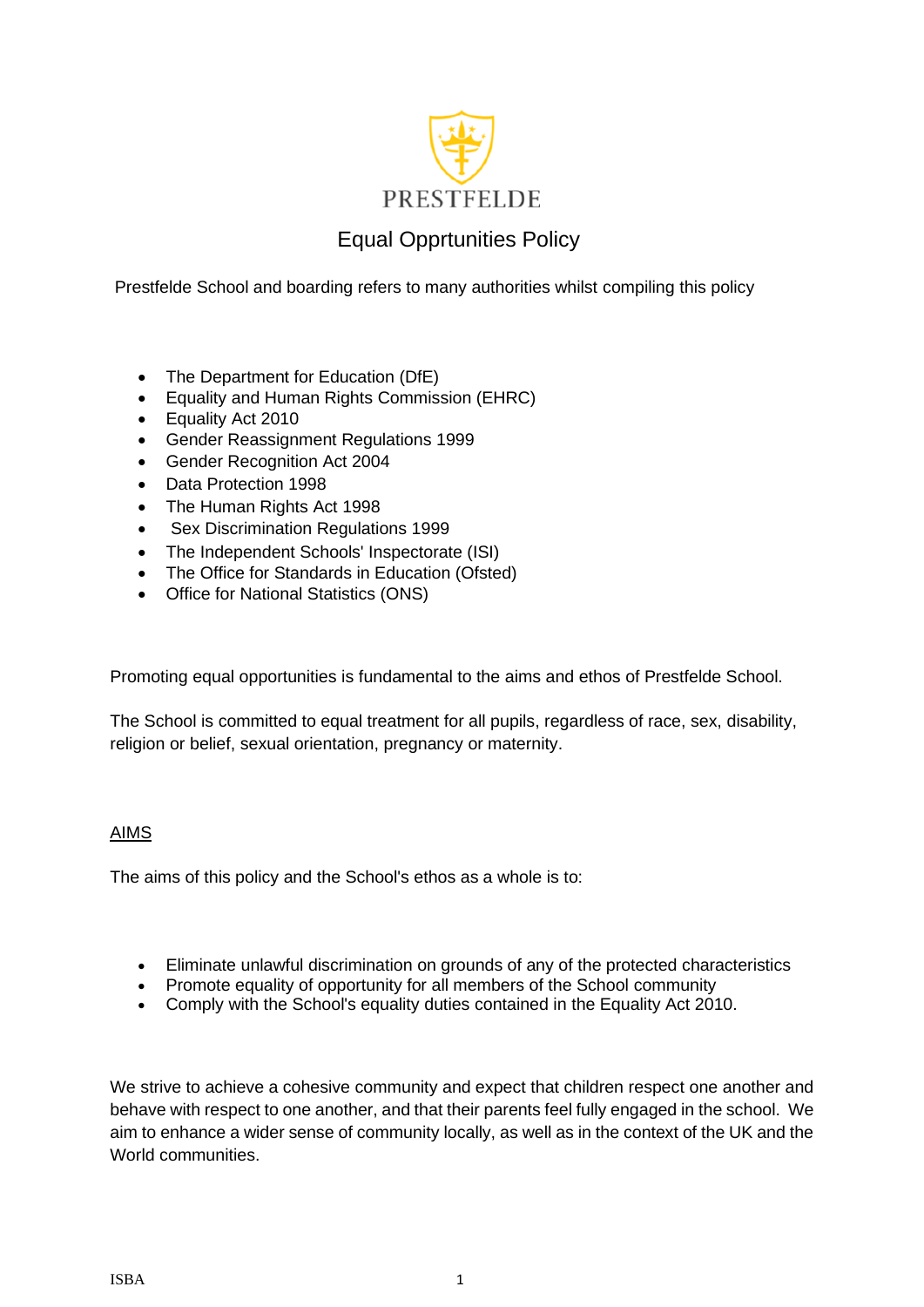We support the UN Convention on the Rights of the Child, the UN Convention on the Rights of People with Disabilities, and the Human Rights Act 1998. Through our policies and actions, we undertake to ensure that every child and young person is healthy, safe, is able to enjoy and achieve in their learning experience and is able to contribute to the wider community.

We consider it prudent and sensible to maintain the practice of logging racist incidents and reporting them to the local authority. We monitor and log incidents that discriminate against children and young people or adults in our school with protected characteristics, e.g. homophobic bullying. We also monitor and log bullying incidents, particularly those directed towards those with special educational needs.

Monitoring, evaluation and review carried out by the Leadership Team will ensure that procedures and practices within the school reflect the objectives of this policy.

Parents and governors will be involved and consulted about the provision being offered by the school.

Teachers will ensure that the teaching and learning takes account of this policy.

The diversity within our school and the wider community will be viewed positively by all. Diversity will be recognised as a positive, rich resource for teaching, learning and the curriculum.

Professional development opportunities will be provided for staff to provide them with the knowledge, skills and understanding they need to meet the requirements of this policy. Contributions will be sought from parents and others to enrich teaching, learning and the curriculum.

The positive achievements of all pupils will be celebrated and recognised.

This policy will play an important part in the educational development of individual pupils.

It will ensure that all pupils are treated equally and as favourably as others.

The school will make all reasonable adjustments to promote equal opportunity and equal treatment of all members of the school community.

We are committed to meeting the individual needs of each child and will take full account of their age, disability, gender, gender-identity, race, religion or belief and sexual orientation in accordance with the requirements of The Single Equality Act 2010

All members of the School community are expected to comply with this policy.

All parents are expected to support the aims of this policy and the School's ethos of tolerance and respect.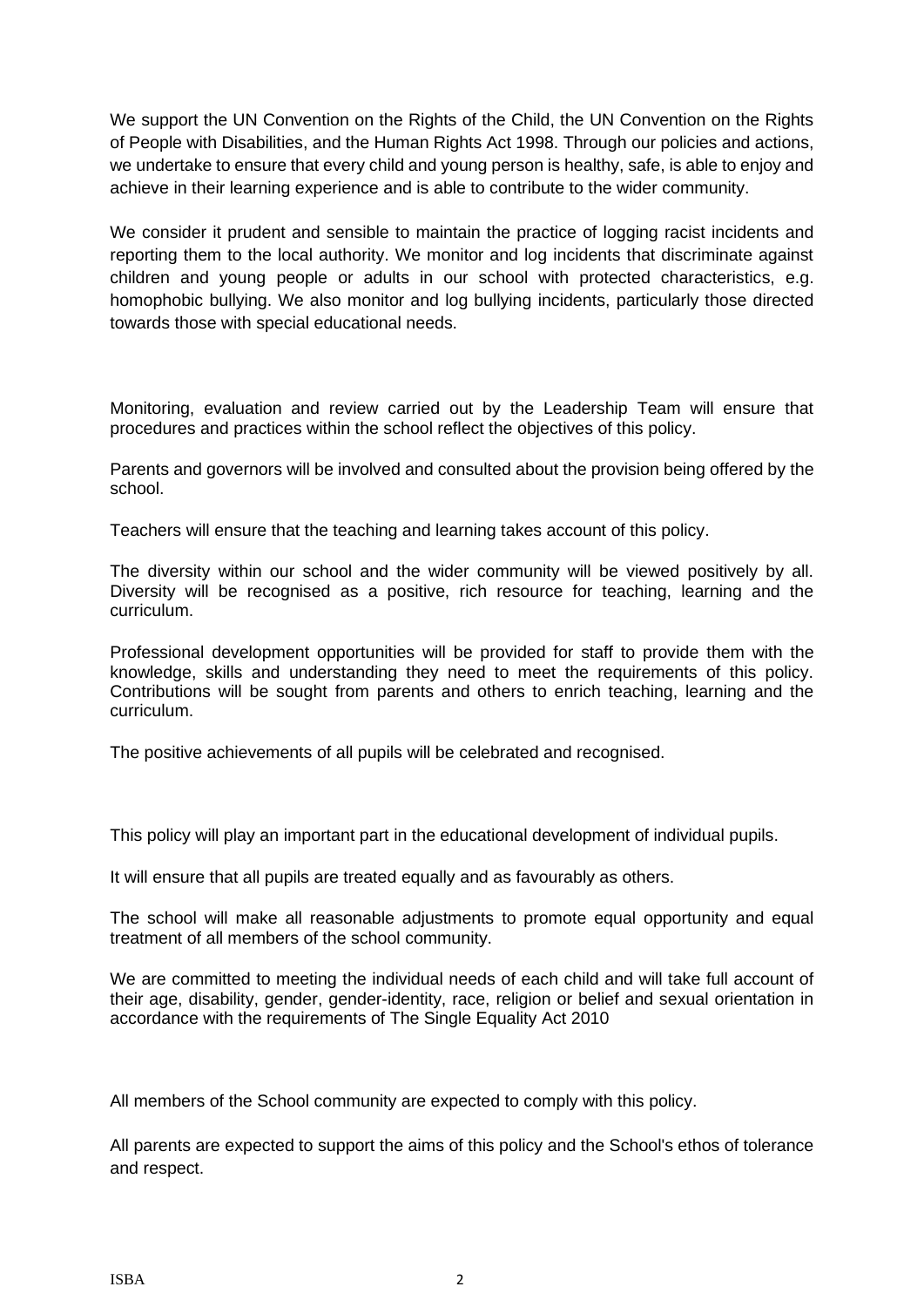### ADMISSION

The School treats every application for admission in a fair and equal way in accordance with this policy and the School's Admissions Policy. The School accepts applications from, and admits, all prospective pupils irrespective of their gender, disability, pregnancy and maternity, race, religion or belief (or lack of religion or belief) or special educational needs ('SEN').

Parents must inform the School when submitting the Registration Form of any special circumstances relating to their child which may affect their child's performance in the admissions process and/or ability to fully participate in the education provided by the School. The School will not offer a place to a child with disabilities if, after reasonable adjustments have been considered, the School cannot adequately cater for or meet their needs.

Bursaries are means tested awards offered to those who meet the School's admission criteria but may otherwise be unable to attend the School due to financial hardship. Details of our provision for bursaries can be found on our website or obtained from the bursar's office.

## EDUCATIONAL SERVICES

The School affords all pupils access to educational provision including all benefits, services and facilities, irrespective of any protected characteristic (subject to our reasonable adjustments duty and considerations of safety and welfare). The School will not discriminate against a pupil on the grounds of any protected characteristic by excluding them or subjecting them to any other detriment.

The School will:

- Treat all members of the School community with respect and dignity and seek to provide a positive working and learning environment free from discrimination
- Endeavour to meet the needs of all children and ensure that there is no unlawful discrimination on the grounds of any protected characteristics
- Ensure that pupils with English as an additional language and pupils with an Education Health Care Plan receive necessary educational and welfare support
- Monitor the admission and progress of pupils from different backgrounds
- Challenge inappropriate discriminatory behaviour by pupils and staff
- Offer all pupils access to all areas of the curriculum and a full range of extra-curricular activities
- Work with parents and external agencies where appropriate to combat and prevent discrimination in School
- Ensure that it reviews, monitors and evaluates the effectiveness of inclusive policies and practices
- Use the curriculum, assemblies and PSHE to:
	- o Promote tolerance of and respect for each other, paying particular regard to the protected characteristics set out in the Equality Act 2010.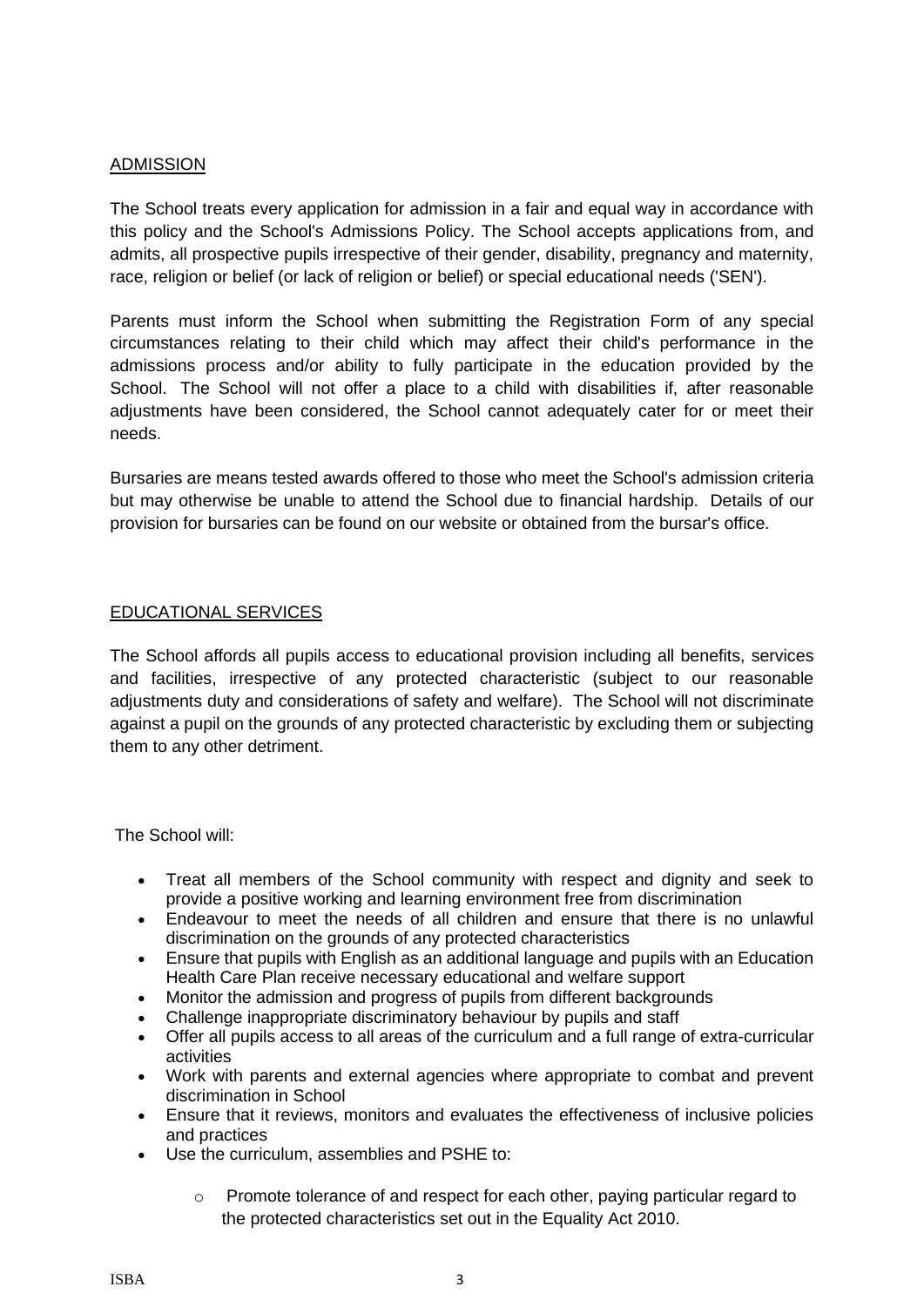o Promote positive images and role models to avoid prejudice and raise awareness of related issues.

The School recognises that discrimination may be direct, indirect, or arising from disability whether it was intentional or not. Harassment and bullying in all its forms are unacceptable and will be dealt with in accordance with the School's Behaviour and Anti-bullying policies.

#### RELIGIOUS BELIEF

Although the School's religious ethos is based on Christian values and tradition, the School is inclusive and welcomes and respects the rights and freedoms of individuals from other religions and faiths (or with no religion or faith) subject to considerations of safety and welfare and the rights and freedoms of other members of the School community.

The governing body, through the senior leadership team, actively promotes the fundamental British values of democracy, the rule of law, individual liberty and mutual respect and tolerance of those with different faiths and beliefs.

## GENDER

The school will support pupils who initiate a process of gender fluidity, it is classified as one the nine 'protected characteristics' on the grounds of which people are protected against discrimination. Prestfelde School aims to give support and understanding to those pupils and parents who wish to take steps to present themselves in a gender different to the one assigned them at birth.

We aim to foster an attitude and environment that is free from discrimination or harassment where all pupils are treated with dignity and respect.

#### INSET & TRAINING

In order to assist staff in developing the relevant skills and expertise to deal with Transgender issues, the school will ensure INSET training covers a range of relevant topics including

- Safeguarding and confidentiality
- Anti-Bullying procedures
- Issues relating to gender identity
- Relevant and changing legislation

#### THE CURRICULUM

The School follows the Shropshire Council RSE programme of study which supports the [DFE](https://assets.publishing.service.gov.uk/government/uploads/system/uploads/attachment_data/file/908013/Relationships_Education__Relationships_and_Sex_Education__RSE__and_Health_Education.pdf)  [RSE guidance](https://assets.publishing.service.gov.uk/government/uploads/system/uploads/attachment_data/file/908013/Relationships_Education__Relationships_and_Sex_Education__RSE__and_Health_Education.pdf) (February 2019). This ensures that age-appropriate issues relating to gender identity are studied as part of this PSHE programme. (See RSE policy)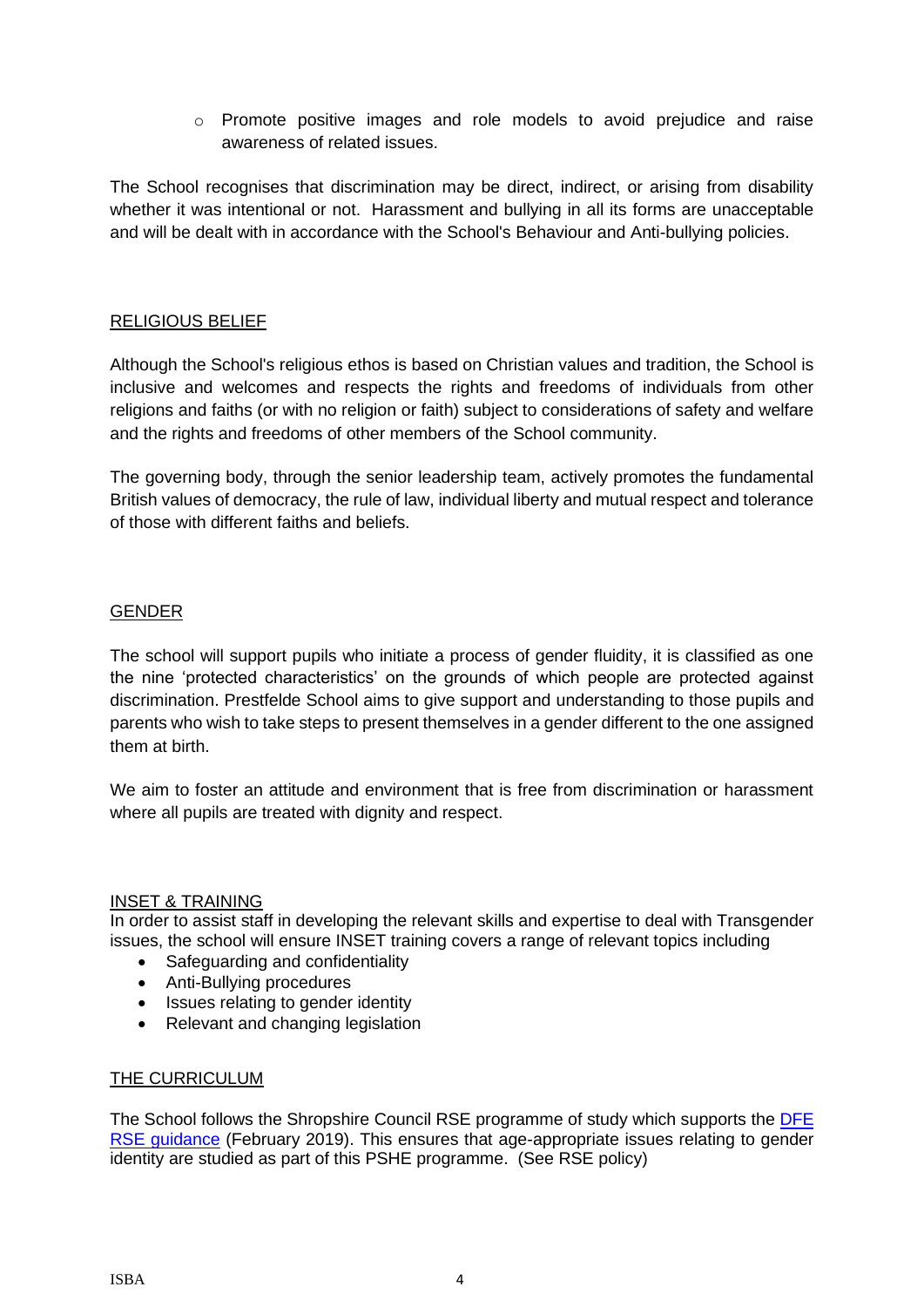The School's curriculum does not rely on stereotypical assumptions and does not contain material that could be deemed as 'transphobic'.

## PE, SPORTS & GAMES

Sport and games form an intrinsic element of the school curriculum. A transgender pupil has the same entitlement to participate in these activities as any other pupil in the school. Participation in sport will be managed as sensitively as possible and appropriate risk assessments will be undertaken. It may be the case that in certain circumstances involving contact sports participation may have to be limited. The school will consider this at the appropriate moment and would consult with the pupil as well as their parents / guardians.

When swimming, careful consideration of suitable swimming attire is made to ensure the safeguarding of each child. A navy full suit costume is suggested in line with School uniform.

## CHANGING & TOILET FACILITIES

The use of changing room facilities will be carefully considered. The school will endeavour to be sensitive to the needs of any transgender pupils while also recognising the needs of other pupils. Communication with parents to ensure inclusion and equality.

The additional toilet within the swimming pool is used as the unisex changing area.

Signage for toilets which are unisex to be put into place where possible.

When competing against another school or at another venue appropriate provisions and risk assessments will be in place.

Children identifying as the opposite gender have the right to access facilities according to gender identification. Risk Assessments will be in place to ensure the safe usage of the toilets by all children, and this will be subject to regular review to continually monitor any risk of harm.

Regular risk assessments will be carried out to ensure the safeguarding of all pupils.

#### REQUESTS FOR VARIATION IN THE SCHOOL UNIFORM

All pupils are required to wear a uniform. The Head will consider requests from parents and pupils for variations in the uniform for reasons related to disability, gender reassignment and/or on religious grounds provided they are consistent with the School's policy on health and safety and it is reasonable in all the circumstances including in light of the School's obligations under the Equality Act 2010.

#### REASONABLE ADJUSTMENTS FOR PUPILS WITH DISABILITY

The School has an ongoing duty to make reasonable adjustments for pupils with a disability to ensure they do not suffer a substantial disadvantage in comparison with other pupils.

Where the School is required to consider its reasonable adjustments duty, it will consult with parents about what reasonable adjustments, if any, the School is able to make to avoid their child being put at a substantial disadvantage. The School will carefully consider any proposals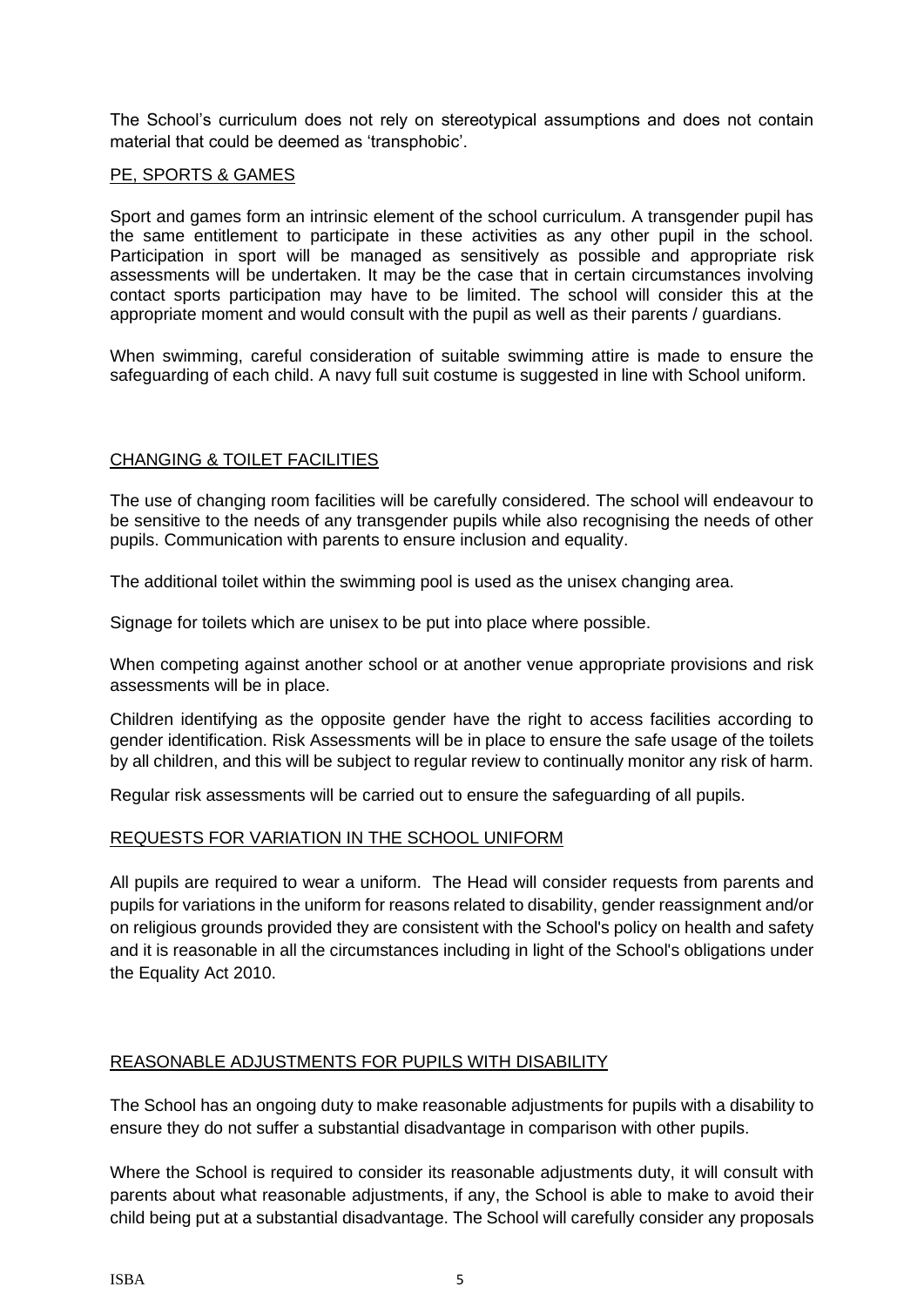for auxiliary aids and services in light of a pupil's disability and the resources available to the School. Further information on the School's reasonable adjustments duty can be found in the School's SEN and Disability Policy.

The School has an Accessibility Plan in place which can be found on the School website and a hard copy can be made available upon request. This sets out the School's plan to increase the extent to which disabled pupils can participate in the School's curriculum; improve the physical environment of the School for the purpose of increasing the extent to which disabled pupils are able to take advantage of education and benefits, facilities or services provided or offered by the School; and improve the delivery to disabled pupils of information which is readily accessible to pupils who are not disabled.

# MONITORING AND REVIEW

The Head regularly monitors and reviews the effectiveness of this policy and reports to the governors annually on the policy's effectiveness in practice.

# BREACH OF THIS POLICY

Pupils who are in breach of this policy may be sanctioned in accordance with the School's Behaviour Policy.

| APPROVED DATE                                        | September, 2021 |                   |                    |
|------------------------------------------------------|-----------------|-------------------|--------------------|
| <b>REVIEW DATE</b>                                   | September, 2022 |                   |                    |
| <b>SIGNED</b><br><b>HEAD</b>                         | J. Orchard.     | <b>PRINT NAME</b> | Fiona Orchard      |
| <b>SIGNED</b><br><b>CHAIR OF</b><br><b>GOVERNORS</b> |                 | <b>PRINT NAME</b> | <b>Rex Sartain</b> |

# **Woodard Statement of Intent – Diversity, Inclusion, Equity**

In the story of creation, the Bible affirms that all human beings are created in the image of God (Genesis 1:26-27), are loved by God, each one unique and valued by God, and thus the intrinsic worth of every human being is to be upheld.

In the Gospel according to Mark, Jesus Christ bestows upon his followers two unassailable truths: